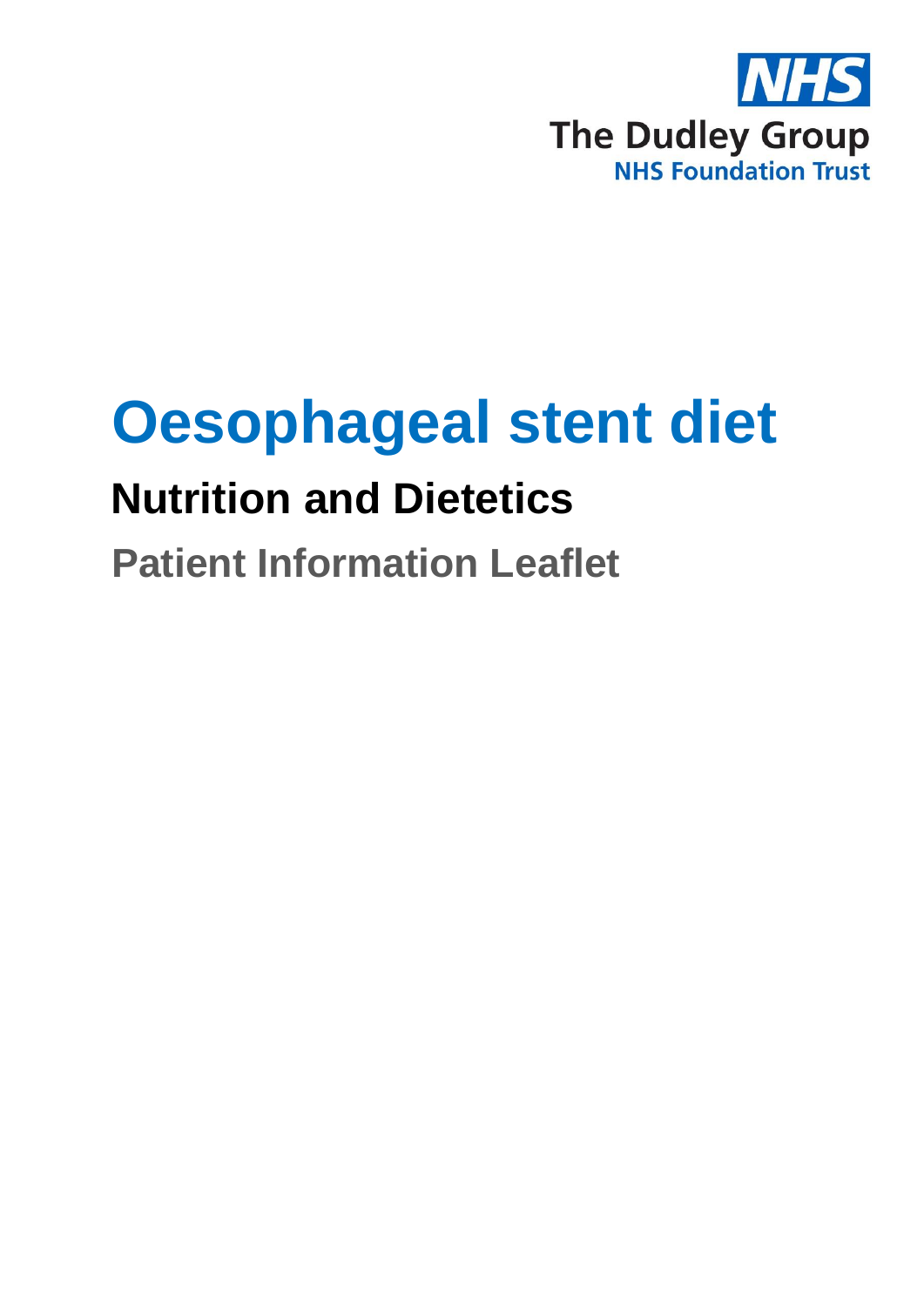#### **Introduction**

This leaflet is for people who have had an oesophageal stent fitted. It gives information on what the stent does, and what you can eat and drink with a stent.

Please discuss this information leaflet with your medical team, nurse specialist or dietitian to help you understand the diet, and so that you can ask any questions you may have.

#### **What are oesophageal stents?**

Your consultant has advised you to have a flexible tube inserted into your oesophagus (throat) to help with your swallowing (see figure 1a and 1b). This is called an oesophageal stent.



Figure 1a shows a narrowing (stricture) in the oesophagus.



Figure 1b shows a stent in place.

#### **Why do I need a stent?**

You have been diagnosed with a narrowing or blockage (stricture) of the oesophagus. This may have been caused by cancer of the oesophagus or stomach, a benign oesophageal stricture, or it may be a side effect of radiotherapy or surgery.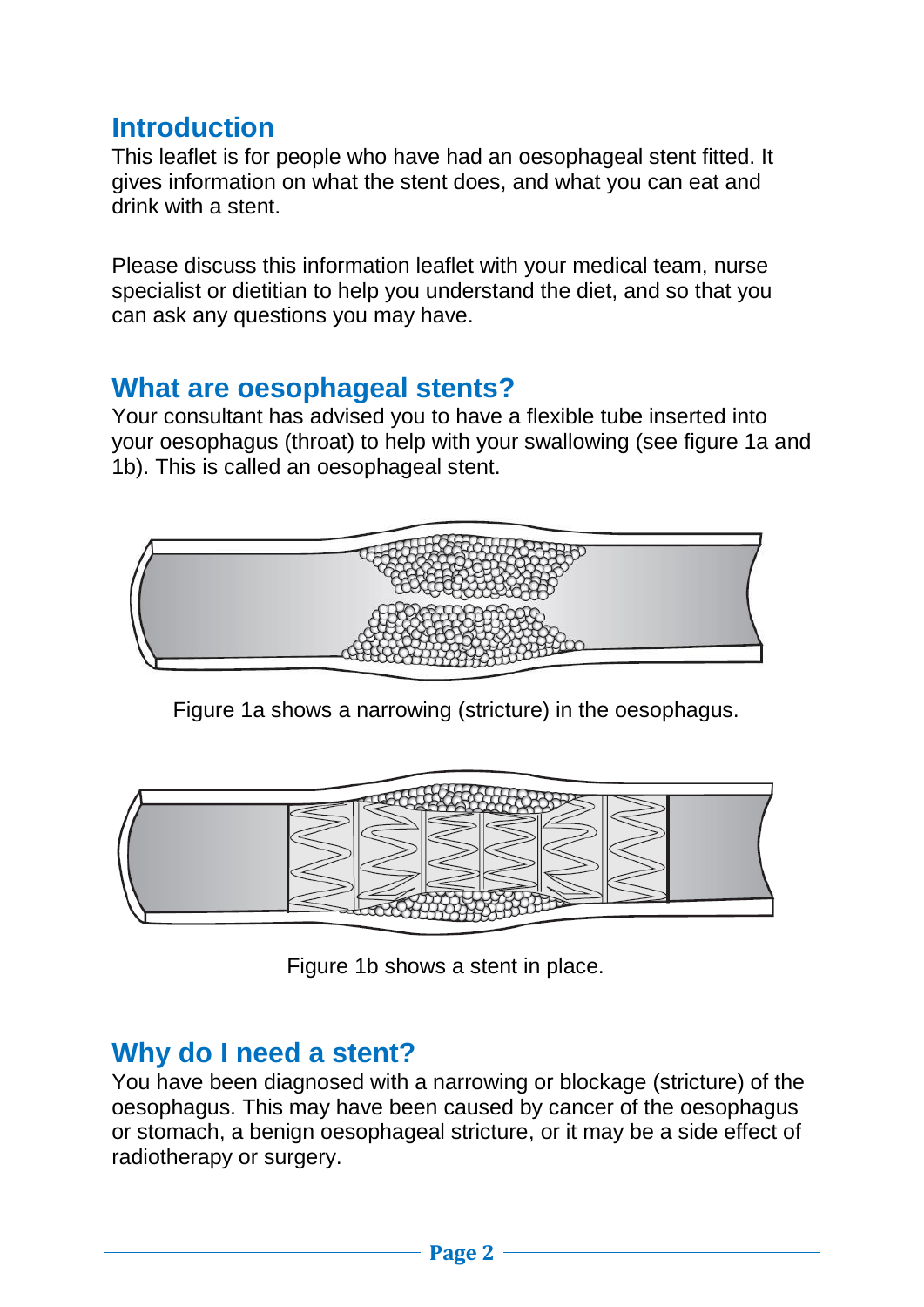The stent is used to widen your oesophagus to allow food and drink to pass through to your stomach more easily.

As with any medical procedure, there are risks and the doctor who is carrying out the procedure will discuss these with you.

#### **How can I eat and drink with a stent?**

Once the stent has been inserted, it will expand, allowing food to pass down your oesophagus. The type of food you eat may have to change, as large lumps and hard, stringy food may block your stent. You will need to choose softer foods to avoid blockages.

#### **Tips for eating and drinking**

- Eat sitting upright to aid digestion, and try to keep upright for at least half an hour after eating.
- Eat slowly and chew your food well.
- If you wear dentures, make sure they fit properly.
- Start with small amounts of soft, mashed food, and build up to normal texture, softer foods.
- Drinks may help keep the stent clear, but if you find you get full easily and eat less of your meals, you may find that taking smaller sips helps.
- Spit out any foods you are unable to chew to avoid blocking up the stent.

#### **What happens if I have difficulty swallowing?**

If you cannot swallow foods or fluids, your stent may be blocked. Try a fizzy or warm drink and walk around. If this does not work, or you are not able to swallow after a couple of hours, contact the endoscopy department who fitted your stent or your clinical nurse specialist. If the department is closed, contact your GP or NHS 111 who will advise you.

If you have any further questions about your stent, please contact your clinical nurse specialist.

Useful contact details …………………………………………………………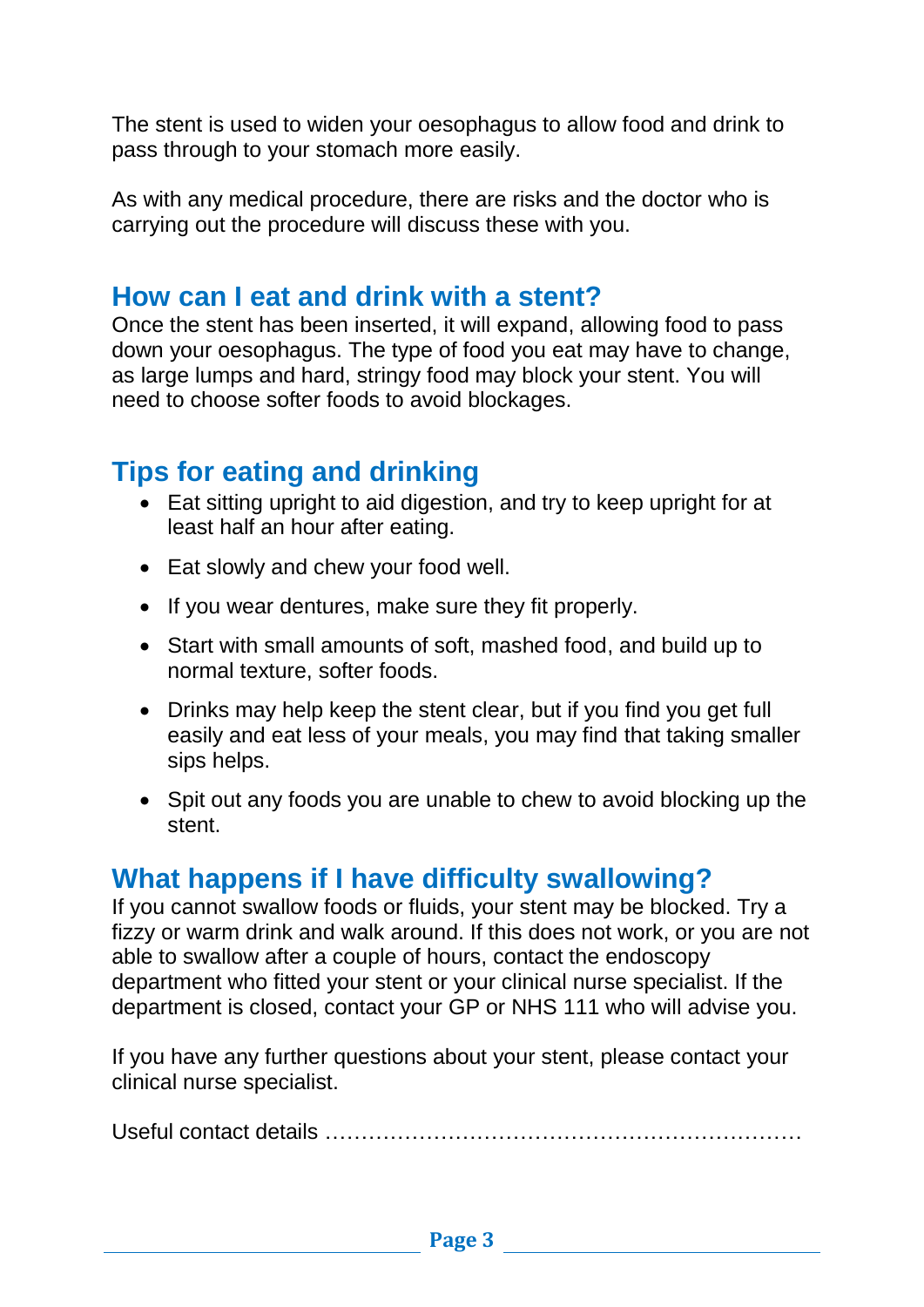### **What food should I avoid after my stent insertion?**

| <b>Food group</b>                        | <b>Food to avoid</b>                                                                                                               | <b>Suitable alternatives</b>                                                                                     |
|------------------------------------------|------------------------------------------------------------------------------------------------------------------------------------|------------------------------------------------------------------------------------------------------------------|
| Fruit                                    | Pineapple.<br>Fruit skins and the<br>pith of grapefruit,<br>orange and similar<br>fruits.                                          | Soft, peeled fruits.<br>Stewed/tinned fruits.<br>Fruit juice.                                                    |
| Vegetables                               | Green salads, raw<br>vegetables and raw<br>onion.<br>Stringy vegetables<br>like green beans,<br>celery, leeks, okra<br>and karela. | Soft, well cooked vegetables.<br>Mash or puree if required.                                                      |
| Eggs                                     | Fried egg whites<br>and hard boiled<br>eggs.                                                                                       | Poached, scrambled, soft<br>boiled, soufflé, omelette.                                                           |
| <b>Meat</b>                              | Tough meat and<br>gristle.<br>Large chunks of<br>meat.<br>Dry meat.                                                                | Soft, tender meat.<br>Stewed meat.<br>Meat with sauce.<br>Minced meat.<br>Dahl and lentils cooked until<br>soft. |
| Fish                                     | Fish with bones.                                                                                                                   | Boneless fish.<br>Poached, steamed and<br>boil-in-the-bag fish.                                                  |
| <b>Breads and</b><br>cereals             | White bread and<br>toast.<br>Chapatti.                                                                                             | Thinly sliced brown bread.                                                                                       |
| Potatoes and<br>starchy<br>carbohydrates | Chips.<br>Crisps.<br>Yams.<br>Plantain.<br>Green bananas.                                                                          | Mashed potato and jacket<br>potato without the skin.<br>Soft cooked pasta and rice.<br>Tinned spaghetti.         |
| <b>Desserts</b>                          | Dry cakes and<br>biscuits.<br>Popcorn.                                                                                             | Jelly.<br>Ice cream.<br>Cake and custard.                                                                        |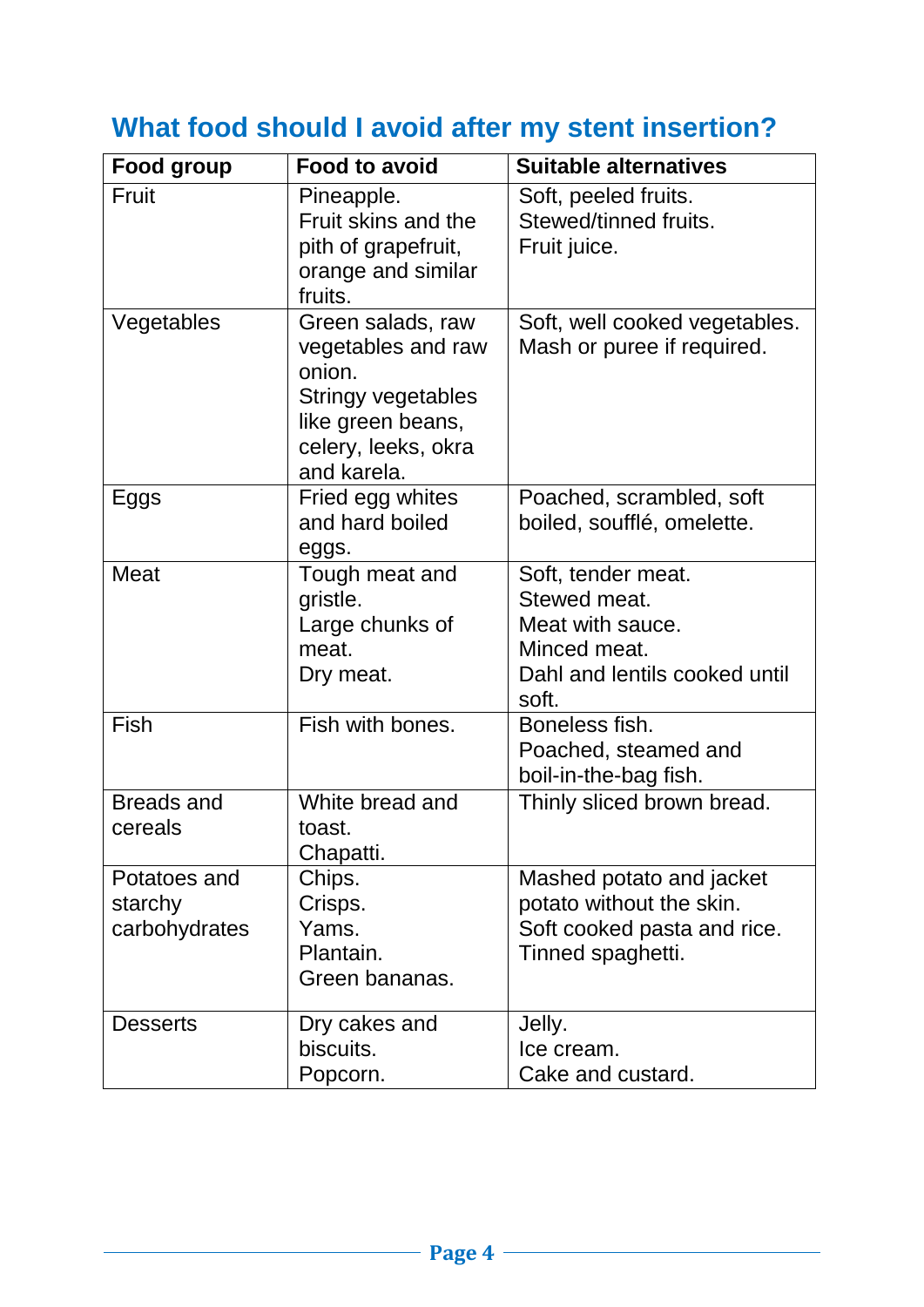#### **What should I do if I am losing weight?**

You may find that you are losing weight if you are not eating enough energy from your food (called calories). It can be difficult to get the calories from your diet if you have a small appetite or are not feeling hungry. Below are some hints and tips to make sure you get enough energy from your diet when you have a small appetite.

- Eat little and often; aim for three small meals and two snacks between your meals each day.
- Use full fat products and avoid low fat or low sugar products unless otherwise advised.
- Try adding grated cheese or cream to soups and sauces.
- Add extra butter, margarine or oil to potatoes, pasta, freshly cooked rice and vegetables.
- Use fortified milk: add four heaped tablespoons of milk powder (e.g. Marvel or supermarket's own brand) to one pint of whole milk. Use this milk in tea, coffee, milky drinks, milky puddings, cereal, soups and sauces. Keep this in the fridge and discard after 24 hours.

Nutritional supplements may be available to you on prescription. The supplements come in different varieties, including puddings and drinks, and help to provide extra calories and protein when you are not eating or drinking well. A homemade milkshake recipe has been included at the back of this booklet.

If you are concerned about weight loss, contact your GP or clinical nurse specialist for support. They may refer you to a dietitian for further advice and support.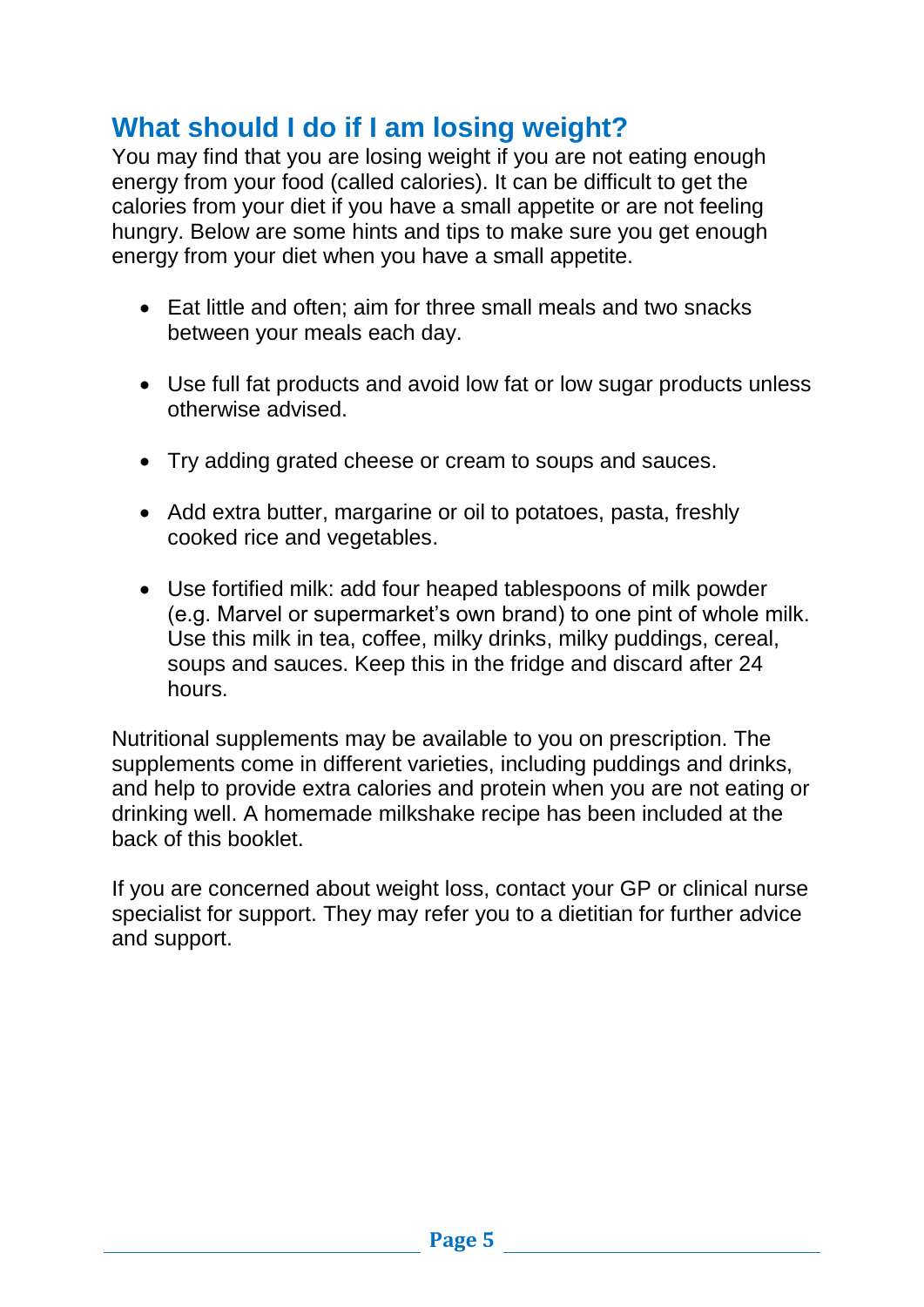#### **Food fortification ideas**

| <b>Food item</b>                | What can I add it to?                                                                                                                                                                     |
|---------------------------------|-------------------------------------------------------------------------------------------------------------------------------------------------------------------------------------------|
| Full fat milk                   | Tea/coffee, hot chocolate, breakfast cereals, mashed<br>potato, custard, fruit smoothies and milkshakes. Use in<br>jelly instead of water.                                                |
| Milk powder                     | Tea/coffee, hot chocolate, soups, breakfast cereals<br>and ready-made custard.<br>Fortified milk: four tablespoons of milk powder in one<br>pint full fat milk, to use in tea and coffee. |
| Butter,<br>margarine or<br>ghee | Bread/toast, boiled potatoes, mashed potatoes,<br>omelette, curry and vegetables like peas, sweetcorn<br>and carrots.                                                                     |
| Cream                           | Coffee, hot chocolate, desserts, custard, mashed<br>potatoes, milkshakes, sauces, cakes and pastries.<br>Coconut cream in curries.                                                        |
| Cheese                          | Cottage/shepherd's pie, mashed potatoes, sauces, on<br>toast, omelette, pasta dishes, sandwiches and<br>cauliflower.                                                                      |
| Honey                           | Root vegetables, breakfast cereals, herbal tea and<br>cakes.                                                                                                                              |
| Sugar                           | Tea/coffee, hot chocolate, breakfast cereals, desserts<br>and cakes.                                                                                                                      |
| Ice cream                       | Desserts, fruit smoothies, fizzy drinks such as cola and<br>cakes.                                                                                                                        |
| Jam                             | Rice pudding, bread/toast and cakes.                                                                                                                                                      |

#### **Homemade high calorie fortified milkshake recipe:**

| <b>Ingredients</b>               | <b>Makes two milkshakes (approx.</b><br>150ml each) |
|----------------------------------|-----------------------------------------------------|
|                                  |                                                     |
| Double cream                     | 60ml (four tablespoons)                             |
| Whole milk                       | 180ml (six tablespoons)                             |
| Vanilla ice cream                | Two small scoops                                    |
| Skimmed milk powder              | 48g (six level tablespoons)                         |
| Estimated calories per milkshake | 395 kcals                                           |
| Estimated protein per milkshake  | 14g                                                 |

Whisk/blend all of the ingredients together.